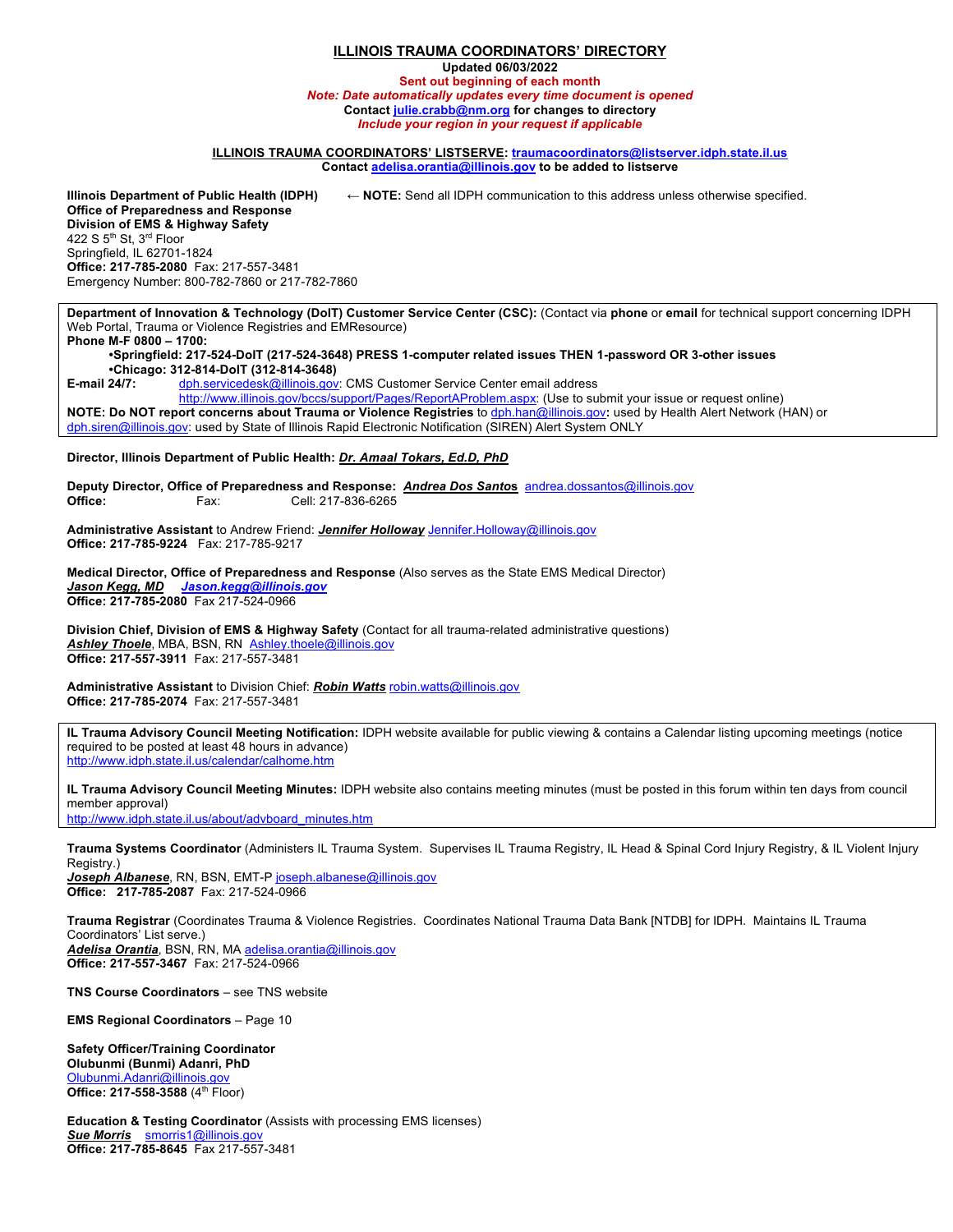**Special Program Coordinator** *Julie Havens*  Julie.Havens@illinois.gov **Office: 217-785-9220** Fax: 217-557-3481

**Hospital Preparedness (HPP) Coordinator** *Theresa Tolar*, RN, BSN, MBA theresa.tolar@illinois.gov **Office: 217-558-3823 Cell: 217-299-2363**

**Manager, Public Health Emergency Preparedness (PHEP) & Hospital Preparedness Program (HPP)** (Coordinates preparedness and response and ASPR grant) *Vacant* **Office: 217-558-3525** Fax: 217-557-3894

**Manager, Emergency Medical Services for Children (EMSC) Program** (Coordinates EMS for Children activities) *Evelyn Lyons*, RN, MPH evelyn.lyons@illinois.gov **Illinois Department of Public Health** 69 West Washington Street, 35<sup>th</sup> floor, Suite 3500 Chicago, IL 60602 **Office: 312-793-1234 Cell: 708-712-4621 Fax: 312-793-7963**

**Manager, Data & Information Management Systems** (Responsible for IL Hospital Bypass System & IL Prehospital Run Report System) **Daniel Lee**, MPH, MBA daniel.lee@illinois **Office of Preparedness and Response** 122 S Michigan Ave, 7<sup>th</sup> Floor, Suite 768 Chicago, IL 60603 **Office: 312-814-0056** Fax: 312-814-4844

**Illinois Department of Public Health (IDPH) Office of Information Technology** (IDPH IT Security Office dph.security@illinois.gov) **CIO/Security Officer/Helpdesk Manager** (Supports IDPH web-portal for access to web-based applications)

**Office: 217-782-4575** Mobile: 217-725-6134

**WAG Manager and HAN Coordinator** (Supports IDPH SIREN Alerting System)

**1 Natural Resources Way, Second Floor, Springfield, IL 62702 Office: 217-785-4895** Fax: 217-557-7843

**Illinois Department of Public Health (IDPH) Office of Health Promotion, Injury and Violence Prevention Program** 535 W Jefferson, 2<sup>nd</sup> Floor Springfield, Illinois 62761 **Office: 217-785-2060** Fax: 217-524-2831

**Injury Prevention Coordinator** (Facilitates IL Injury Prevention Coalition, IL Suicide Prevention Strategic Planning Committee, & state team member for IL *Remembering When* Program – fire & fall prevention program for older adults.) *Jennifer Martin* jennifer.l.martin@illinois.gov

**Violence Prevention Planner** (State coordinator for IL Health Cares, promotes improved health to domestic/intimate partner, elder & sexual violence; liaison to IL Violence Prevention Authority; oversees CDC Rape Prevention & Education grant focused prevention of sexual violence.) *Lynda Dautenhahn* lynda.dautenhahn@illinois.gov

**American College of Surgeons Advanced Trauma Life Support® (ATLS®)** http://www.facs.org/trauma/atls/ **ATLS® Administrative Coordinator** *Judith Brasic*, RN judithbrasic@aol.com

**American College of Surgeons Trauma Quality Improvement Program (TQIP)** http://www.facs.org/trauma/ntdb/tqip.html **ASC TQIP Contact** *Chris Hoeft* tqip@facs.org

**National Trauma Data Bank (NTDB)/Standard (NTDS)** http://www.ntdsdictionary.org/theNTDS/whatIsNTDS.html **NTDB Coordinator** *Chrystal Price* cprice@facs.org

**Illinois Trauma Nurse Specialist Website** www.illinoistraumanurse.org (Contains, Trauma Nurse Specialist (TNS) information, IL TC Directory & CE information) **Website Facilitator** – rovi.origenes@aah.org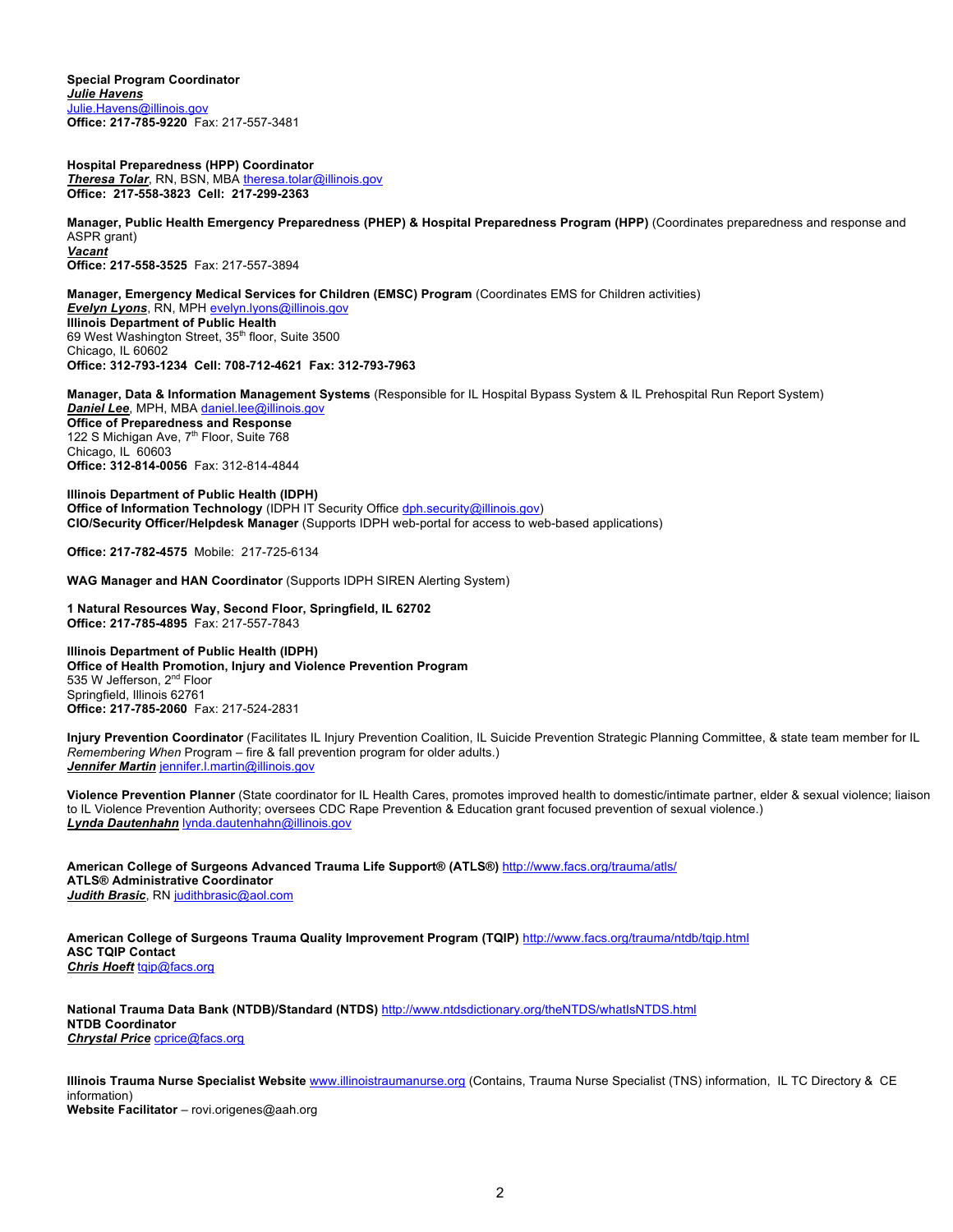## **ILLINOIS TRAUMA COORDINATORS**

| <b>REGION 1</b>                                                       | <b>REGION 1</b>                                      |
|-----------------------------------------------------------------------|------------------------------------------------------|
| Mercyhealth Javon Bea Hospital - Riverside - Level I                  | Rebecca Zimmerman ANP                                |
| 8201 E Riverside Blvd                                                 | 815-971-2881 / FAX: 815-971-6825                     |
| Rockford, Illinois 61114                                              | rzimmerman@mhemail.org                               |
| *TMD: Dr. William Cowden                                              | / TRANSFER #: 800-637-3228<br>ED:                    |
|                                                                       |                                                      |
| OSF Healthcare Saint Anthony Medical Center - Level I                 | <b>Stacy VanVleet, MS</b>                            |
| 5666 E State St                                                       | 815-395-6114 / FAX: 815-227-2519                     |
| Rockford, Illinois 61108-2472                                         | Stacy.A.VanVleet@osfhealthcare.org                   |
| *TMD: Dr. Hadi Shaaban                                                | TRANSFER: MedCom #: 888-350-5433 / FAX: 815-395-5547 |
| Swedish American Hospital - Level II                                  | Jennifer Pirrello, BSN, RN                           |
| 1401 E State St                                                       | 779-696-6150 / FAX: 815-967-5534                     |
| Rockford, Illinois 61104                                              | ipirrello@swedishamerican.org                        |
| *TMD: Dr. James Cole                                                  | ED: 815-489-4800                                     |
|                                                                       |                                                      |
| <b>REGION 2</b>                                                       | <b>REGION 2</b>                                      |
| Carle BroMenn Medical Center - Level II                               | Lori Ritter, RN                                      |
| 1304 Franklin Ave                                                     | 309-268-5427 / FAX: 309-268-2714                     |
| Normal, Illinois 61761                                                | lori.ritter@carle.org                                |
| *TMD: Dr. Nikesh Lath                                                 | ED:                                                  |
|                                                                       |                                                      |
| <b>Genesis Medical Center - Silvis - Level II</b>                     | <b>Holly Powell, RN</b>                              |
| 801 Illini Dr                                                         | 309-281-4070 / FAX: 309-281-4079                     |
| Silvis, Illinois 61282                                                | powellh@genesishealth.com                            |
| *TMD: Dr. Calvin Atwell                                               | ED: 309-281-4020                                     |
|                                                                       |                                                      |
| Unity Point Heath - Methodist - Level II                              | <b>Hollie Raymer, RN, BSN</b>                        |
| 221 NE Glen Oak Ave                                                   | 309-672-5903 / FAX: 309-671-2114                     |
| Peoria, Illinois 61636                                                | Hollie.Raymer@unitypoint.org,                        |
| *TMD: Dr. Chadrick Evans                                              | ED: 309-672-5500                                     |
| OSF Healthcare St. Francis Medical Center - Level I Adult & Pediatric | <b>Julie Fawcett, RN</b>                             |
| 530 NE Glen Oak Ave                                                   | 309-655-6711 / FAX: 309-655-3967                     |
| Peoria, Illinois 61637                                                | julie.l.fawcett@osfhealthcare.org                    |
| *TMD Adult: Dr. Bradley Phillips / Peds: Dr. Pearl                    | ED: 309-655-2109 / TRANSFER #:                       |
|                                                                       |                                                      |
| OSF Healthcare St. Joseph Medical Center - Level II                   | <b>Michelle Smith, RN, BSN</b>                       |
| 2200 E Washington St                                                  | 309-661-5119 / FAX: 309-661-8421                     |
| Bloomington, Illinois 61701-4323                                      | michelle.l.smith@osfhealthcare.org                   |
| *TMD: Dr. David Naour                                                 | ED:                                                  |
|                                                                       |                                                      |
| Unity Point Health - Trinity - Level II                               | <b>Emily McDowell, RN</b>                            |
| 2701 17th St                                                          | 309-779-3292 / FAX: 309-779-2669                     |
| Rock Island, Illinois 61201                                           | emily.mcdowell@unitypoint.org                        |
| *TMD: Dr. Steven Broomhead                                            | ED: 309-779-3232                                     |
| <b>REGION 3</b>                                                       | <b>REGION 3</b>                                      |
| <b>Blessing Hospital - Level II</b>                                   | <b>Michael Richard, RN, BA</b>                       |
| Broadway @ 11 <sup>th</sup> St                                        | 217-223-8400 x 6592 / FAX:                           |
| Quincy, Illinois 62305                                                | michael.richard@blessinghealthsystem.org             |
| *TMD: Dr. Christian Zwick                                             | ED: 217-223-1200 x6592                               |
|                                                                       |                                                      |
| Southern Illinois Trauma Center at Memorial Medical Center - Level I  | <b>Ellie Lansing, MSN</b>                            |
| Southern Illinois Trauma Center at Memorial                           | 217-788-7063 / FAX: 217-353-1121                     |
| 701 N First St - Box 64                                               | lansing.ellie@mhsil.com                              |
| Springfield, Illinois 62781-0001                                      | ED:<br>/ TRANSFER #:                                 |
| *TMD: Dr. John Sutyak                                                 |                                                      |
|                                                                       |                                                      |
| HSHS St. John's Regional Trauma Center at HSHS St. John's Hospital    | <b>Tina Molohon, RN</b>                              |
| - Level I Adult & Level II Pediatrics                                 |                                                      |
|                                                                       |                                                      |
| HSHS St. John's Regional Trauma Center                                | 217-544-6464 ext 76626 / FAX: 217-525-5689           |

Springfield, Illinois 62769 ED: / **TRANSFER #:**

\*TMD: Dr. Jared Bernard, Peds TMD: Dr. Troy Spilde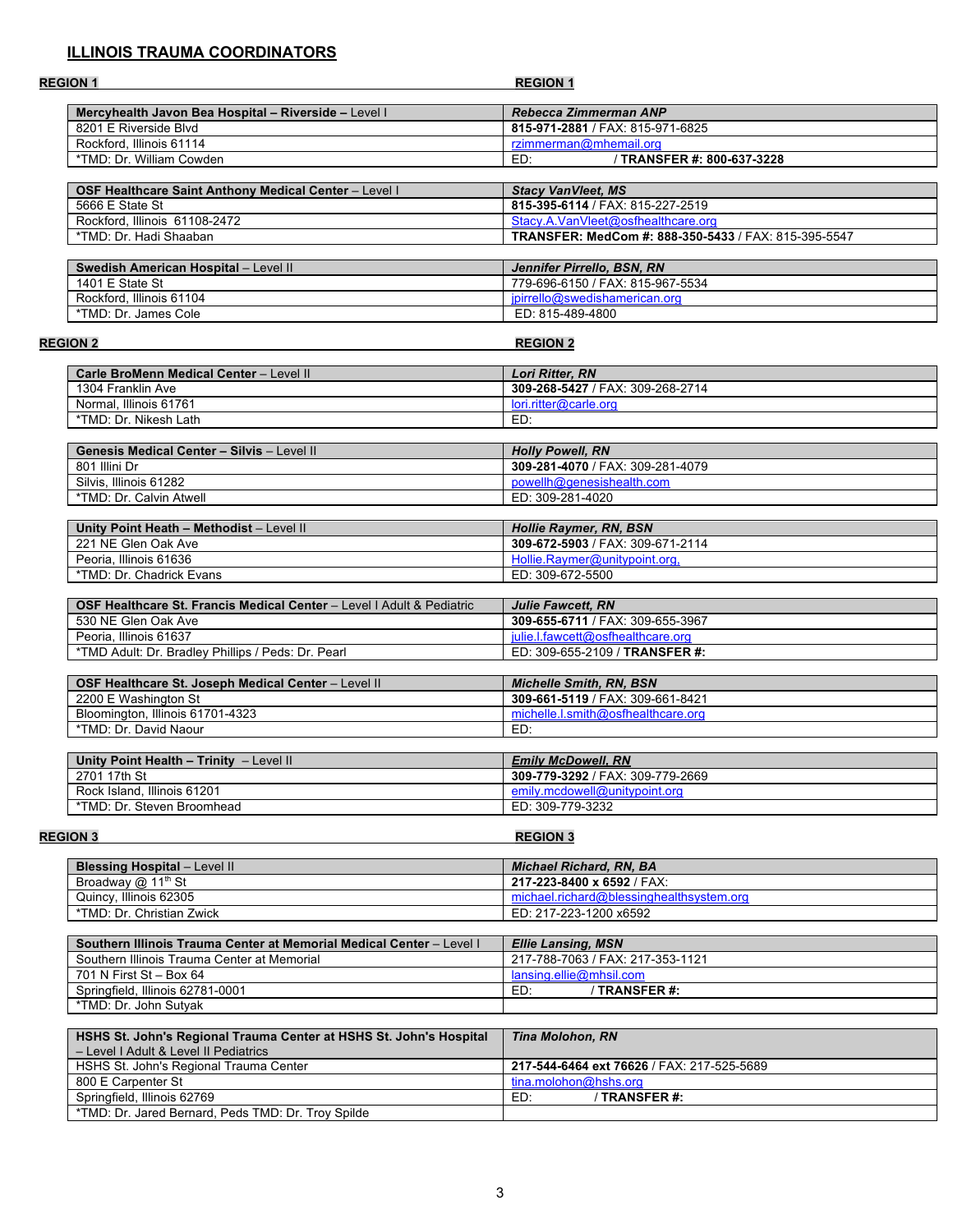| <b>REGION 4/5</b>                                                                                                | <b>REGION 4/5</b>                                                      |
|------------------------------------------------------------------------------------------------------------------|------------------------------------------------------------------------|
| SSM Health Saint Louis University Hospital - Level I Adult                                                       | Pam Golden, APRN-BC, MSN                                               |
| 1201 South Grand Boulevard                                                                                       | 314-257-7200 / FAX: 314-257-7201                                       |
| St. Louis, Missouri 63104                                                                                        | pamela.golden@ssmhealth.com                                            |
| *TMD: Dr. Carl Freeman                                                                                           | ED: 314-257-1320 / TRANSFER #: 314-833-1711                            |
|                                                                                                                  |                                                                        |
| Deaconess Hospital - Level II Adult & Pediatric                                                                  | Dara Dilger, MSN, RN                                                   |
| 600 Mary St                                                                                                      | 812-450-3044 / FAX: 812-450-5049                                       |
| Evansville, Indiana 47747                                                                                        | Dara.dilger@deaconess.com                                              |
| *TMD: Dr. Jay Woodland                                                                                           | ED:                                                                    |
| Barnes - Jewish Hospital - Level I                                                                               | William Kollmar, MHA, BSN, RN (Interim)                                |
| One Barnes-Jewish Hospital Plaza, Mailstop # 90-72-417                                                           | 314-747-7259 / FAX: 314-362-8090                                       |
| St. Louis, Missouri 63110                                                                                        | William.Kollmar@bjc.org                                                |
| *TMD: Dr. Douglas Schuerer                                                                                       | / TRANSFER #:<br>ED:                                                   |
|                                                                                                                  |                                                                        |
| Memorial Hospital of Carbondale - Level II Adult                                                                 | Gene Brandon, BSN, RN                                                  |
| 405 West Jackson                                                                                                 | 618-549-0721 / FAX: 618-457-3034                                       |
| Carbondale, Illinois 62901                                                                                       | john.brandon@sih.net                                                   |
| *TMD: Dr. Grant Bochicchio (interim)                                                                             | ED:                                                                    |
|                                                                                                                  |                                                                        |
| SSM - Cardinal Glennon Children's Medical Center - Level   Pediatric                                             | Joshua Dugal, BSN, RN                                                  |
| 1465 S Grand Blvd                                                                                                | 314-577-5392 / FAX: 314-268-6441                                       |
| St. Louis, Missouri 63104                                                                                        | joshua.dugal@ssmhealth.com                                             |
| *TMD: Dr. Christopher Blewett                                                                                    | ED: 314-577-5666 / TRANSFER #: 888-229-2424                            |
|                                                                                                                  |                                                                        |
| St. Louis Children's Hospital - Level I Pediatric                                                                | <b>Michele Herndon, MSN, RN</b>                                        |
| One Children's Place<br>St. Louis, Missouri 63110                                                                | 314-454-2631 / FAX: 314-454-4859                                       |
| *TMD: Dr. Martin Keller                                                                                          | michele.herndon@bjc.org<br>ED: 314-454-6121 / TRANSFER #: 800-678-4357 |
|                                                                                                                  |                                                                        |
| Ascension St. Vincent Evansville Hospital - Level II Adult & Pediatric                                           | <b>Elizabeth Tenbarge, RN</b>                                          |
|                                                                                                                  |                                                                        |
|                                                                                                                  |                                                                        |
| 3700 Washington Ave                                                                                              | 812-485-5294 / FAX: 812-485-6833                                       |
| Evansville, Indiana 47714<br>*TMD: Adult - Dr. Kevin McConnell, Pediatric - Dr. Angela Martin<br><b>REGION 6</b> | elizabeth.tenbarge@ascension.org<br>ED:<br><b>REGION 6</b>             |
| Carle Foundation Hospital - Level I                                                                              | Mary Beth Voights, RN, MS, APN, NP/CS                                  |
| 611 W Park St                                                                                                    | 217-383-3204 / FAX: 217-326-2753                                       |
| Urbana, Illinois 61801                                                                                           | marybeth.voights@carle.com                                             |
| *TMD: Dr. Henry Moore                                                                                            | ED: 217-383-3011 / TRANSFER #: 217-326-1698                            |
|                                                                                                                  |                                                                        |
| Decatur Memorial Hospital - Level II                                                                             | <b>Amy Trussell RN, BSN</b>                                            |
| 2300 N Edward St                                                                                                 | 217-876-3019 / FAX: 217-876-3064                                       |
| Decatur, Illinois 62526<br>*TMD: Dr. Albert Gilman III                                                           | Trussell.amy@mhsil.com<br>ED: 217-876-3000                             |
|                                                                                                                  |                                                                        |
| <b>REGION 7</b>                                                                                                  | <b>REGION 7</b>                                                        |
|                                                                                                                  |                                                                        |
| <b>Advocate Christ Medical Center - Level I</b>                                                                  | <b>Michelle Dace, RN, BSN</b>                                          |
| Trauma Services 183 - S                                                                                          | 708-684-4255 / FAX: 708-684-3049                                       |
| 4440 W 95 <sup>th</sup> St                                                                                       | michelle.dace@aah.org                                                  |
| Oak Lawn, Illinois 60453                                                                                         | ED: 708-684-5360 / TRANSFER #: 708-684-9337                            |
| *TMD: Dr. James Doherty                                                                                          |                                                                        |
|                                                                                                                  |                                                                        |
| Morris Hospital - Level II                                                                                       | <b>Danielle Wilson RN</b>                                              |
| 150 W High St                                                                                                    | 815-705-1458 / FAX: 815-705-1715                                       |
| Morris, Illinois 60450                                                                                           | dwilson@morrishospital.org                                             |
| *TMD: Dr. Kristopher Oswalt                                                                                      | ED: 815-942-2129                                                       |
|                                                                                                                  | <b>Leslie Livett, RN, MS</b>                                           |
| Amita Health St. Joseph Medical Center - Level II<br>333 N Madison St                                            | 815-773-7077 / FAX: 815-773-7819                                       |
| Joliet, Illinois 60435-6595                                                                                      | leslie.livett@amitahealth.org                                          |
| *TMD: Dr. Peter Mihalakakos                                                                                      | ED: 815-741-7660                                                       |
|                                                                                                                  |                                                                        |
| Amita Health St. Mary's Hospital - Level II                                                                      | <b>Aaron Konik RN</b>                                                  |
| 500 W Court St                                                                                                   | 815-937-8749 / FAX: 815-937-2136                                       |
| Kankakee, Illinois 60901<br>*TMD: Stathis J. Poulakidas                                                          | Aaron.konik@amitahealth.org<br>ED:                                     |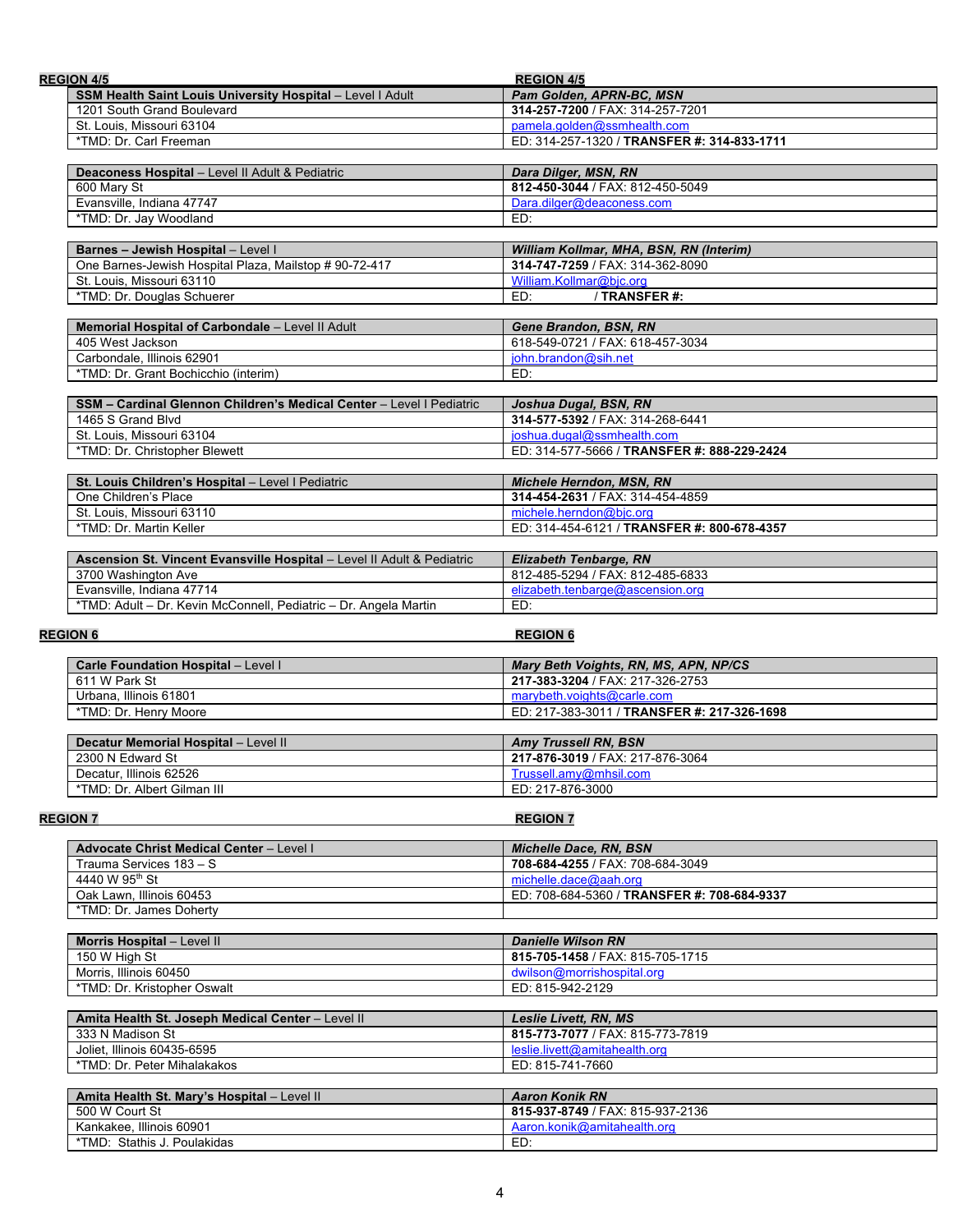| Riverside Medical Center - Level II                                    | Dana Arseneau RN                                           |
|------------------------------------------------------------------------|------------------------------------------------------------|
| 350 N Wall St                                                          | 815-935-7822 x 4380 / FAX: 815-935-7824                    |
| Kankakee, Illinois 60901                                               | darseneau@rhc.net                                          |
| *TMD: Dr. David Lang                                                   | ED: 815-935-7500                                           |
|                                                                        |                                                            |
| Silver Cross Hospital - Level II                                       | <b>Megan Lynch, BSN, RN</b>                                |
| 1900 Silver Cross Blvd                                                 | 815-300-3955 / FAX:                                        |
| New Lenox, Illinois 60451                                              | mlynch@silvercross.org                                     |
| *TMD: Dr. Katilius                                                     | ED: 815-300-1032                                           |
|                                                                        |                                                            |
| <b>REGION 8</b>                                                        | <b>REGION 8</b>                                            |
| Adventist Bolingbrook Hospital dba AdventHealth Bolingbrook - Level II | <b>Contact IDPH for info</b>                               |
| 500 Remington Blvd                                                     | 630-312-6793 / FAX: 630-312-6802                           |
| Bolingbrook, Illinois 60440                                            |                                                            |
| *TMD: Dr. Jason Goliath                                                | ED: 630-312-6700                                           |
|                                                                        |                                                            |
| Northwestern Medicine Central DuPage Hospital - Level II               | <b>Carol Tulley, MSN, RN</b>                               |
| 25 N Winfield Rd                                                       | 630-933-6129 / FAX: 630-933-2441                           |
| Winfield, Illinois 60190                                               | Carol.tullev@nm.org                                        |
| *TMD: Dr. Thomas Tomasik                                               | ED: 630-933-2600 or 630-933-6490                           |
|                                                                        |                                                            |
| Edward Hospital - Level II                                             | <b>Megan Kelly, BSN, RN</b>                                |
| 801 S Washington St                                                    | 630-527-3357 / FAX: 630-527-5018                           |
| Naperville, Illinois 60540                                             | megan.kelly@eehealth.org                                   |
| *TMD: Dr. Peter Petratos                                               | ED: 630-527-3358                                           |
|                                                                        |                                                            |
| Elmhurst Memorial Hospital - Level II<br>155 E Brush Hill Rd           | Andrea White, RN                                           |
|                                                                        | 331-221-0371 / FAX: 331-221-3777                           |
| Elmhurst, Illinois 60126<br>*TMD: Dr. John Hamby                       | andrea.white@eehealth.org<br>ED:                           |
|                                                                        |                                                            |
| Adventist GlenOaks Hospital dba AdventHealth GlenOaks - Level II       | Lisa Henson, BSN, RN (interim)                             |
| 701 Winthrop Ave                                                       | 630-545-5780 / FAX: 630-545-3996                           |
| Glendale Heights, Illinois 60139                                       | lisa.henson@amitahealth.com                                |
| *TMD: Dr. David Park                                                   | ED: 630-545-5700                                           |
|                                                                        |                                                            |
| Advocate Good Samaritan Hospital - Level I                             | <b>Regina Rogoz, RN</b>                                    |
| 3815 Highland Ave                                                      | 630-275-3544 / FAX: 630-275-5801                           |
| Downers Grove, Illinois 60515                                          | Regina.rogoz@aah.org                                       |
| *TMD: Dr. Michael Iwanicki                                             | ED: 630-275-1160 / TRANSFER #: 1-800-URGENT-5              |
|                                                                        |                                                            |
| Loyola Health System at Gottlieb - Level II<br>701 W North Ave         | <b>Sarah Foggy, RN</b><br>708-538-6353 / FAX: 708-538-5346 |
| Melrose Park, Illinois 60160                                           | Sarah.Foggy@luhs.org                                       |
| *TMD: Dr. Gifty Abraham                                                | ED: 708-450-4975                                           |
|                                                                        |                                                            |
| Adventist Hinsdale Hospital dba AdventHealth Hinsdale - Level II       | <b>Tracy Monroe, MSN, RN</b>                               |
| 120 N Oak St                                                           | 630-856-6851 / FAX: 630-856-6779                           |
| Hinsdale, Illinois 60521                                               | tracy.monroe@adventhealth.org                              |
| *TMD: Dr. Robin Favor                                                  | ED: 630-856-6700                                           |
|                                                                        |                                                            |
| Adventist Midwest Health dba AdventHealth LaGrange - Level II          | <b>Meagan Baudler, RN</b>                                  |
| 5101 S Willow Springs Rd                                               | 708-245-6851 / FAX: 708-245-5654                           |
| LaGrange, Illinois 60525                                               | meagan.baudler@adventhealth.org                            |
| *TMD: Dr. Robin Favor                                                  | ED: 708-245-6700                                           |
|                                                                        |                                                            |
| Loyola University Medical Center - Level I                             | <b>Melissa Herlihy, MSN, RN</b>                            |
| 2160 S First Ave, Building 110 - 3rd Floor, Room 3275                  | 708-327-3715 / FAX: 708-327-3474                           |
| Maywood, Illinois 60153                                                | mherlih@lumc.edu                                           |
| *TMD: Dr. Richard Gonzalez                                             | ED: 708-216-8705 / TRANSFER #: 855-4LOYOLA (56-9652)       |
|                                                                        |                                                            |
| Loyola MacNeal Hospital - Level II                                     | <b>Lorena Calvillo, RN</b>                                 |
| 3249 S Oak Park Ave                                                    | 708-783-0787 / FAX: 708-783-2603                           |
| Berwyn, Illinois 60402-0715                                            | lorena.calvillo@luhs.org                                   |
| *TMD: Dr. Ryan Headley                                                 | ED: 708-783-6000                                           |
|                                                                        | <b>REGION 9</b>                                            |
| <b>REGION 9</b>                                                        |                                                            |

| <b>Advocate Good Shepherd Hospital - Level II</b> | <b>Shawna Beshoar, RN, BSN</b>                    |
|---------------------------------------------------|---------------------------------------------------|
| 450 W Highway 22                                  | 847-842-4103 (# to bypass vm) / FAX: 847-842-4084 |
| Barrington, Illinois 60010                        | Shawna.bechoar@aah.org                            |
| *TMD: Dr. Hsin-Yi Chang                           | ED: 847-842-4444                                  |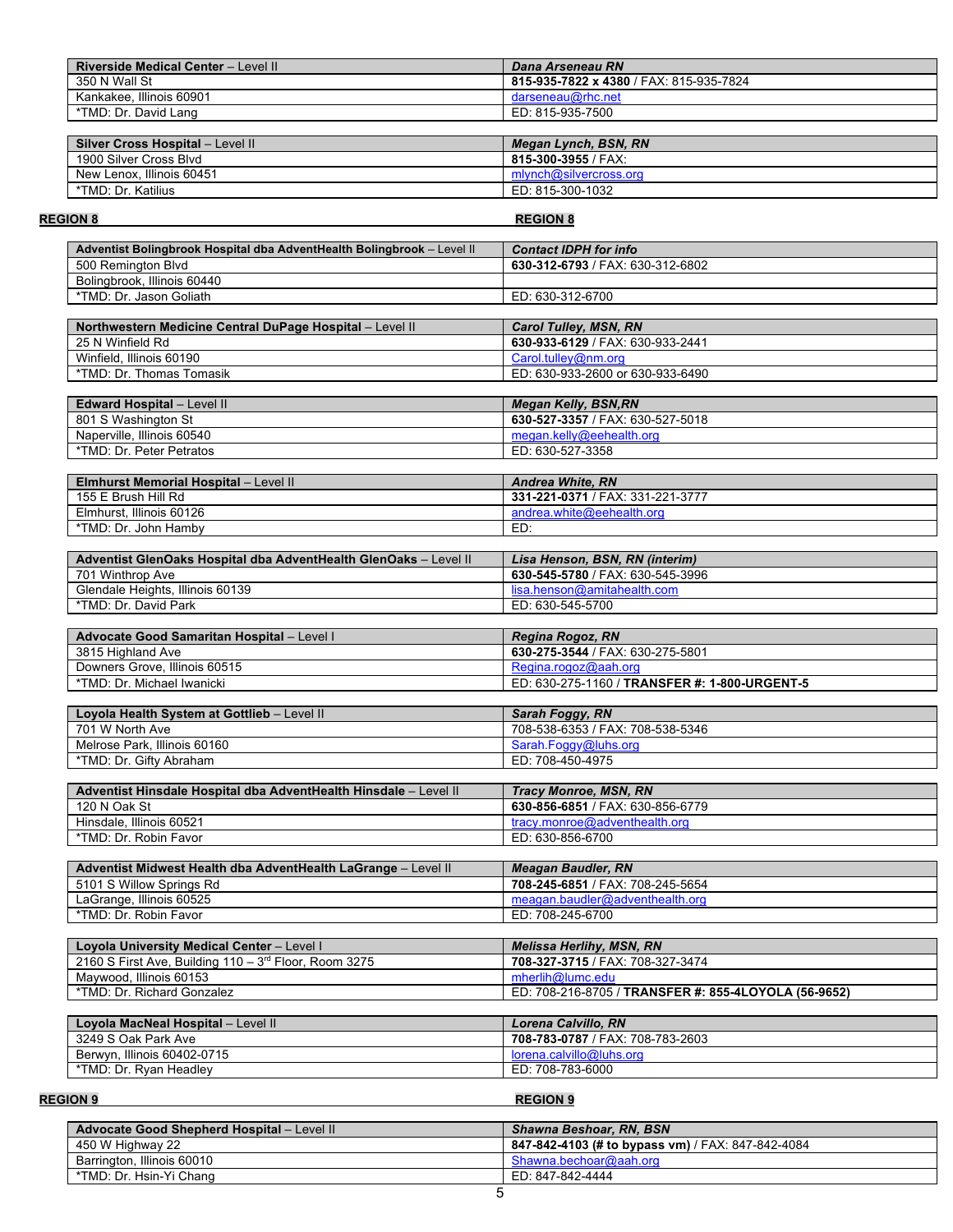| Advocate Lutheran General Hospital - Level I                    | Delilah Mendez, RN BSN MPH                           |
|-----------------------------------------------------------------|------------------------------------------------------|
| 1775 Dempster St. 8 South                                       | 847-723-7156 / FAX: 847-696-3394                     |
| Park Ridge, Illinois 60068                                      | delilah.mendez@aah.org                               |
| *TMD: Dr. Manoj Shah                                            | / TRANSFER #: 847-723-5000<br>ED:                    |
|                                                                 |                                                      |
| Advocate Sherman Hospital - Level II                            | <b>Belinda Hardy, RN, BSN</b>                        |
| 1425 N. Randall Road                                            | 224-783-8204                                         |
| Elgin, Illinois 60123                                           | Belinda.Hardy@aah.org                                |
| *TMD: Dr. L. Farbota                                            | ED: 847-742-9800                                     |
|                                                                 |                                                      |
| Amita Health Alexian Brothers Medical Center - Level II         | Margaret Larco, RN, BSN, MPH                         |
| 800 Biesterfield Rd                                             | 847-981-3516                                         |
| Elk Grove Village, Illinois 60007                               | Margaret.Larco@amitahealth.org                       |
| *TMD: Dr. J. Wallace                                            | ED: 847-981-3599                                     |
|                                                                 |                                                      |
| Amita Health Mercy Medical Center - Level II                    | Karen Feiden, RN, BSN                                |
| 1325 N Highland Ave                                             | 630-801-5623 / FAX: 630-801-5632                     |
| Aurora, Illinois 60506-1449                                     | karen.feiden@amitahealth.org                         |
| *TMD: Dr. D. Hodgett / Dr. C. Weinstein                         | ED: 630-801-2633                                     |
|                                                                 |                                                      |
| Amita Health St. Alexius Medical Center - Level II              | Candi Boros, RN, BSN                                 |
| 1555 N Barrington Rd                                            | 847-843-2000 ext 6878 / FAX: 847-781-3913            |
| Hoffman Estates, Illinois 60169                                 | candice.boros@amitahealth.org                        |
| *TMD: Dr. Jonathan Wallace                                      | ED: 847-490-6930 / Peds ICU Transfer #: 847-490-6909 |
|                                                                 |                                                      |
| Amita Health St. Joseph Hospital - Level II                     | <b>Baochau Doan, RN</b>                              |
| 77 N Airlite St                                                 | 847-695-3200 x 5478 / FAX: 847-888-5487              |
| Elgin, Illinois 60123-4998                                      | baochau.doan@amitahealth.org                         |
| *TMD: Dr. Andrew Kramer                                         | ED: 847-695-3200 x 5347                              |
|                                                                 |                                                      |
| Northwest Community Hospital - Level II<br>800 W Central Rd     | <b>Carrie Burkhart, MSN, RN</b>                      |
|                                                                 | 847-618-4010 / FAX: 847-618-3989                     |
| Arlington Heights, Illinois 60005-2392<br>*TMD: Dr. David Mahon | Cburkhart1@nch.org<br>ED: 847-618-3920               |
|                                                                 |                                                      |
| Northwestern Medicine Delnor Hospital - Level II                | Julie Crabb, RN, BSN                                 |
| 300 Randall Rd                                                  | 630-208-4022 / FAX: 630-208-3573                     |
| Geneva, Illinois 60134-4202                                     | julie.crabb@nm.org                                   |
| *TMD: Dr. Dean Shoener                                          | ED: 630-208-4000                                     |
|                                                                 |                                                      |
| Northwestern Medicine Huntley Hospital - Level II               | <b>Nancy Lewis, RN, MSN</b>                          |
| 10400 Haligus Rd                                                | 224-654-0163 (1 to bypass vm) / FAX:                 |
| Huntley, Illinois 60142                                         | nancy.lewis@nm.org                                   |
| *TMD: Dr. Ilona Kichko                                          | ED: 224-654-0100                                     |
|                                                                 |                                                      |
| Northwestern Medicine McHenry Hospital - Level II               | Karen Battaglia, DNP, RN                             |
| 4201 W Medical Center Dr                                        | 815-759-4109 (1 to bypass vm) / FAX: 815-759-4110    |
| McHenry, Illinois 60050                                         | karen.battaglia@nm.org                               |
| *TMD: Dr. Ilona Kichko                                          | ED: 815-759-3100                                     |
|                                                                 |                                                      |
| Rush-Copley Medical Center - Level II                           | Kimberly Lipetzky, MSN, RN                           |
| 2000 Ogden Ave                                                  | 630-375-2880 / FAX: 630-978-6712                     |
| Aurora, Illinois 60504                                          | kimberly.lipetzky@rushcopley.com                     |
| *TMD: Dr. J.B. Joo                                              | ED: 630-978-4810                                     |
|                                                                 |                                                      |
| <b>REGION 10</b>                                                | <b>REGION 10</b>                                     |
| <b>Advocate Condell Medical Center - Level I</b>                | <b>Sharon Esterquest BSN, RN</b>                     |
| 801 S Milwaukee Ave                                             | 847-990-5016 / FAX: 847-367-0010                     |
| Libertyville, Illinois 60048                                    | Sharon.Esterquest@aah.org                            |
| *TMD: Dr. William Watson                                        | ED: 847-990-5300 / TRANSFER #:                       |
|                                                                 |                                                      |
| NorthShore Evanston Hospital - Level I                          | <b>June Smith MSN, RN</b>                            |
| 2650 Ridge Ave                                                  | 847-570-1365 / FAX: 847-733-5977                     |
| Evanston, Illinois 60201                                        | jsmith4@northshore.org                               |
| *TMD: Dr. Andrew Agos                                           | / TRANSFER #:<br>ED:                                 |
|                                                                 |                                                      |
| NorthShore Glenbrook Hospital - Level II                        | <b>Michael Zima BSN, RN</b>                          |
| 2100 Pfingsten Rd                                               | 847-657-5713 / FAX: 847-657-1937                     |
| Glenview, Illinois 60026                                        | mzima@northshore.org                                 |
| *TMD: Dr. John Linn                                             | ED:                                                  |
|                                                                 |                                                      |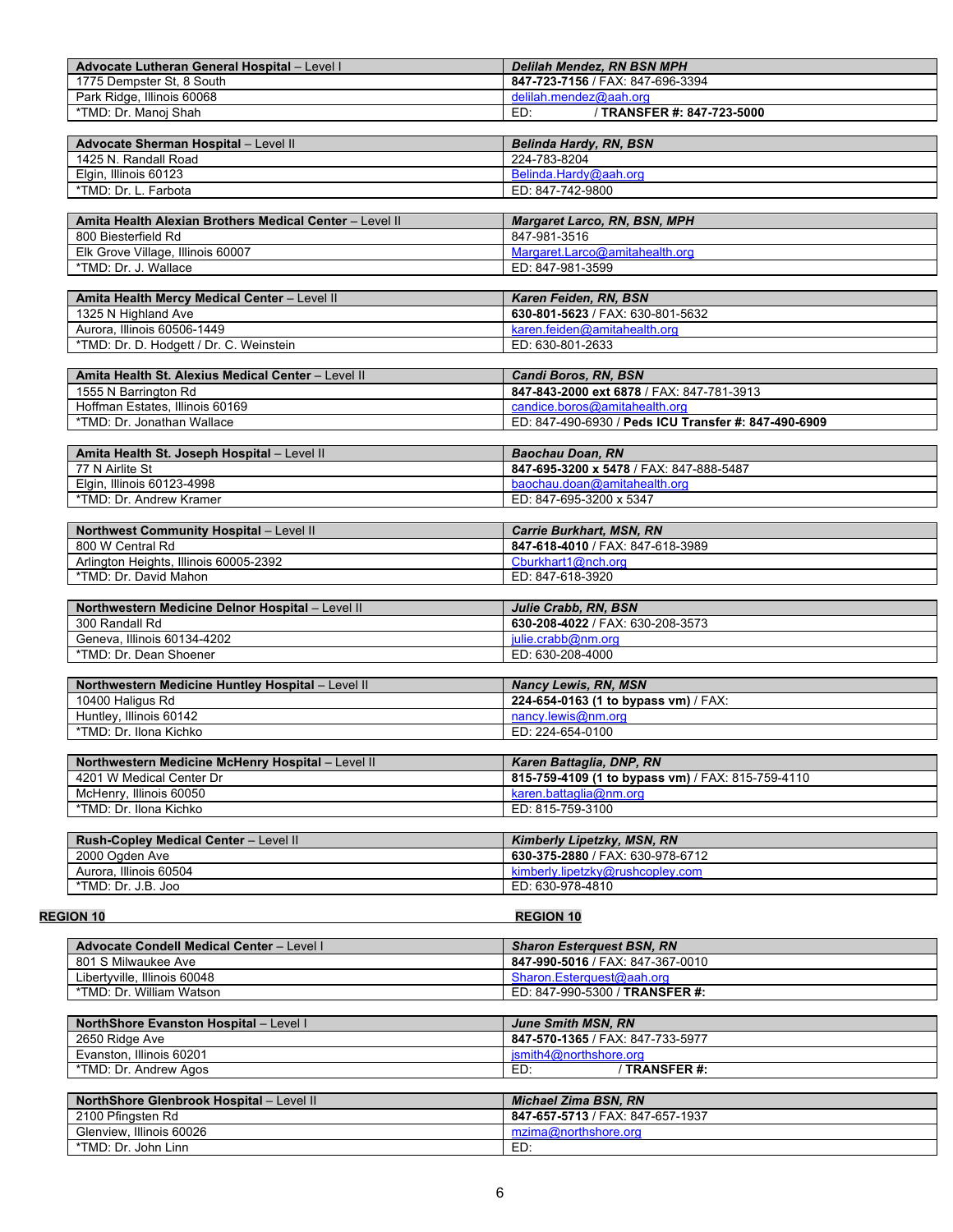| NorthShore Highland Park Hospital - Level II | Natasha Oehlerking, BSN, RN |
|----------------------------------------------|-----------------------------|
| 777 Park Ave West                            | 847-926-6751 / FAX:         |
| Highland Park, Illinois 60035                | noehlerking@northshore.org  |
| *TMD: Dr. John Linn                          | ED:                         |

| Northwestern Medicine Lake Forest Hospital - Level II | Karen Mazur, RN                  |
|-------------------------------------------------------|----------------------------------|
| 1000 N Westmoreland Dr                                | 847-535-6971 / FAX: 847-535-7877 |
| Lake Forrest. Illinois 60045                          | kmazur@nm.ord                    |
| *TMD: Dr. James D. Frydman                            | ED: 847-535-6150                 |

| Vista East Medical Center - Level II | Rachel Schimanski, RN              |
|--------------------------------------|------------------------------------|
| 1324 N Sheridan Rd                   | 847-782-3922 / FAX: 847-782-3901   |
| Waukegan, Illinois 60085             | rachel schimanski@guorumhealth.com |
| *TMD: Dr. P Strohmaver               | ED:                                |

| <b>NorthShore Skokie Hospital - Level II</b> | <b>Katherine Serdar, MSN, RN (interim)</b> |
|----------------------------------------------|--------------------------------------------|
| 9600 Gross Point Rd                          | 847-933-6223 / FAX: 847-933-3958           |
| Skokie, Illinois 60076                       | kserdar@northshore.org                     |
| *TMD: Dr. James Boffa                        | ED: 847-933-6957                           |

| Amita Health St. Francis Hospital - Level I               | Rachel Lapp, RN (interim)                          |
|-----------------------------------------------------------|----------------------------------------------------|
| 355 N Ridge Ave                                           | 847-316-4132 / FAX: 847-316-4162                   |
| Evanston, Illinois 60202                                  | Rachel.Lapp@amitahealth.org                        |
| *TMD: Dr. Mina Saeed                                      | ED: 847-316-2440 / TRANSFER #: 847-316-4873 (4TRF) |
|                                                           |                                                    |
| Froedtert South St. Catherine's Medical Center - Level II | <b>Malory Nicla, RN</b>                            |
| 9555 76 <sup>th</sup> St                                  | 262-577-8330 / FAX: 262-577-8246                   |
| Pleasant Prairie, WI 53158-1984                           | malory.nicla@froedtertsouth.com                    |
| *TMD: Dr. Mustafa Badrudduia                              | ED: 262-577-8202                                   |

| *TMD: Dr. Mustafa Badrudduja                               | ED: 262-577-8202                 |  |
|------------------------------------------------------------|----------------------------------|--|
|                                                            |                                  |  |
| <b>REGION 11</b>                                           | <b>REGION 11</b>                 |  |
|                                                            |                                  |  |
| John H Stroger, Jr Hospital of Cook County - Level I Adult | <b>Justin Mis BSN, RN</b>        |  |
| Department of Trauma                                       | 312-864-2753 / FAX: 312-864-9169 |  |
| 1900 W Polk St, Suite 1320                                 | justin.mis@cookcountyhhs.org     |  |

Chicago, Illinois 60612 ED: / **TRANSFER #:**

\*TMD:

| *TMD: Dr. Faran Bokhari                                        |                              |
|----------------------------------------------------------------|------------------------------|
|                                                                |                              |
| John H Stroger, Jr Hospital of Cook County - Level I Pediatric | Marie DiGiacomo, RN, MS, FNP |
| Administrative Building, Room 653                              | 312-864-5344 / FAX:          |
| 1901 W Harrison St                                             | mdigiacomo@cookcountyhhs.org |
| Chicago, Illinois 60612                                        | ED:<br>TRANSFER #:           |

| <b>Advocate Illinois Masonic Medical Center - Level I</b> | Amanda Stepp, RN                                         |
|-----------------------------------------------------------|----------------------------------------------------------|
| 836 W Wellington Ave                                      | 773-296-5758 / FAX: 773-296-8352                         |
| Chicago, Illinois 60657                                   | amanda.stepp@aah.org                                     |
| *TMD: Dr. Richard J. Fantus                               | ED: 773-296-5878 / TRANSFER #: 1-888-TRAUMA-0 (872-8620) |

| <b>Mount Sinai Hospital - Level I Adult</b> | Jhoanna Gulmatico, MSN, APN      |
|---------------------------------------------|----------------------------------|
| 1500 S Fairfield Ave                        | 773-257-6735 / FAX: 773-257-6213 |
| Chicago, Illinois 60608                     | jhoanna.qulmatico@sinai.org      |
| *TMD:                                       | ' TRANSFER #:                    |

| <b>Northwestern Memorial Hospital - Level I</b> | <b>Lauren Chang, RN</b>          |
|-------------------------------------------------|----------------------------------|
| 676 North St. Clair Suite 650                   | 312-926-0873 / FAX: 312-695-3644 |
| Chicago, Illinois 60611                         | Lauren.Teague@nm.org             |
| *TMD: Dr. Michael Shapiro                       | ED: 312-926-6222 / TRANSFER #:   |

| Ann & Robert H. Lurie Children's Hospital of Chicago - Level I Pediatric | Patricia Aguino, BSN, RN             |
|--------------------------------------------------------------------------|--------------------------------------|
| 225 E Chicago Avenue, Box #66                                            | 312-227-4728 / FAX: 312-227-9678     |
| Chicago, Illinois 60611                                                  | paguino@luriechildrens.org           |
| *TMD: Dr. Rashmi Kabre                                                   | ED: 312-227-3800 / TRANSFER #:       |
|                                                                          |                                      |
| University of Chicago Medicine - Level I Adult                           | Danette Alexander, DNP, RN (interim) |
| 5656 S Maryland Avenue, EDZ1010C                                         | 773-926-9908 / Fax 773-702-5050      |